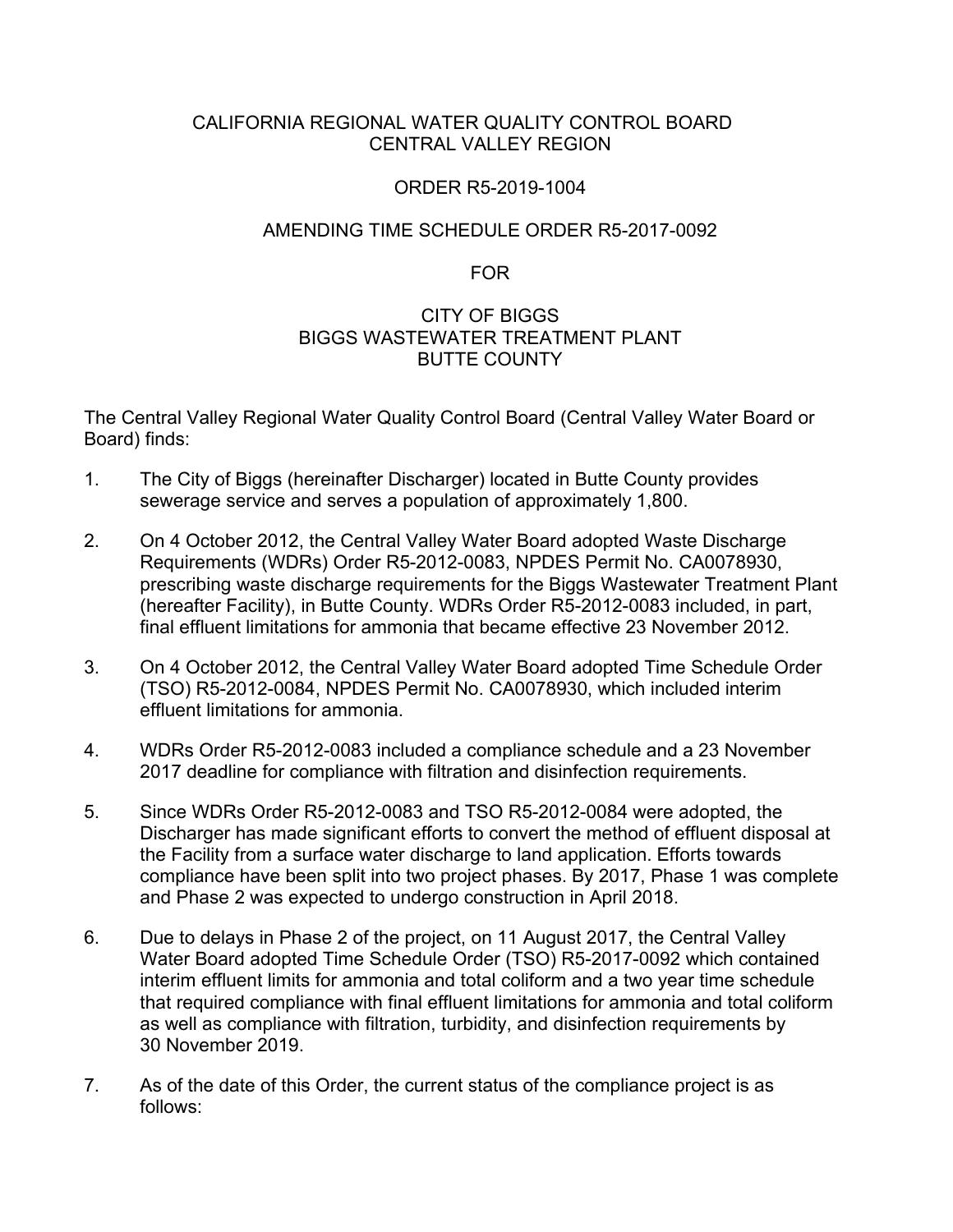- · Completed acquisition of 70 acres of land application area for flood irrigation, construction of 2-40 million-gallon lined storage ponds, construction of the tailwater pond, installation of 6 groundwater monitoring wells, completion of a baseline groundwater quality investigation and construction of the effluent pipeline.
- · In-Progress additional SCADA monitoring, effluent pump station, upgraded chlorination dosing system, and irrigation pump station.
- 8. On 30 April 2019, the Discharger submitted a letter that requested additional time beyond that provided in TSO R5-2017-0092 to complete Facility improvements necessary to demonstrate compliance with final effluent limitations for ammonia and total coliform as well as compliance with filtration, turbidity, and disinfection requirements. The letter included justification for requesting additional time to comply by presenting historical measures taken by the Discharger since 2015 and providing an update on Phase 2 of the land conversion project. Additional time is required for the Discharger to construct improvements necessary to comply with final effluent limitations for ammonia and total coliform; and filtration, turbidity, and disinfection requirements.
- 9. Immediate compliance with final effluent limitations for ammonia and total coliform is not possible or practicable. This Order amends TSO R5-2017-0092 by reassessing appropriate interim effluent limitations for ammonia and extending the time schedule for an additional one year to achieve full compliance with final effluent limitations for ammonia and total coliform as well as compliance with filtration, turbidity, and disinfection requirements by 30 November 2020.
- 10. Issuance of this Order is exempt from the provisions of the California Environmental Quality Act (Pub. Resources Code, § 21000, et seq.)(CEQA), pursuant to Cal. Wat. Code § 13389, since the adoption or modification of a NPDES permit for an existing source is statutorily exempt and this Order only serves to implement a NPDES permit (*Pacific Water Conditioning Ass'n, Inc. v. City Council of City of Riverside* (1977) 73 Cal.App.3d 546, 555-556.). Issuance of this Order is also exempt from CEQA pursuant to California Code of Regulations, title 14, § 15321(a)(2).
- 11. The Central Valley Water Board has notified the Discharger and interested agencies and persons of its intent to amend TSO No. R5-2017-0092 for this discharge and has provided them with an opportunity to submit their written views and recommendations.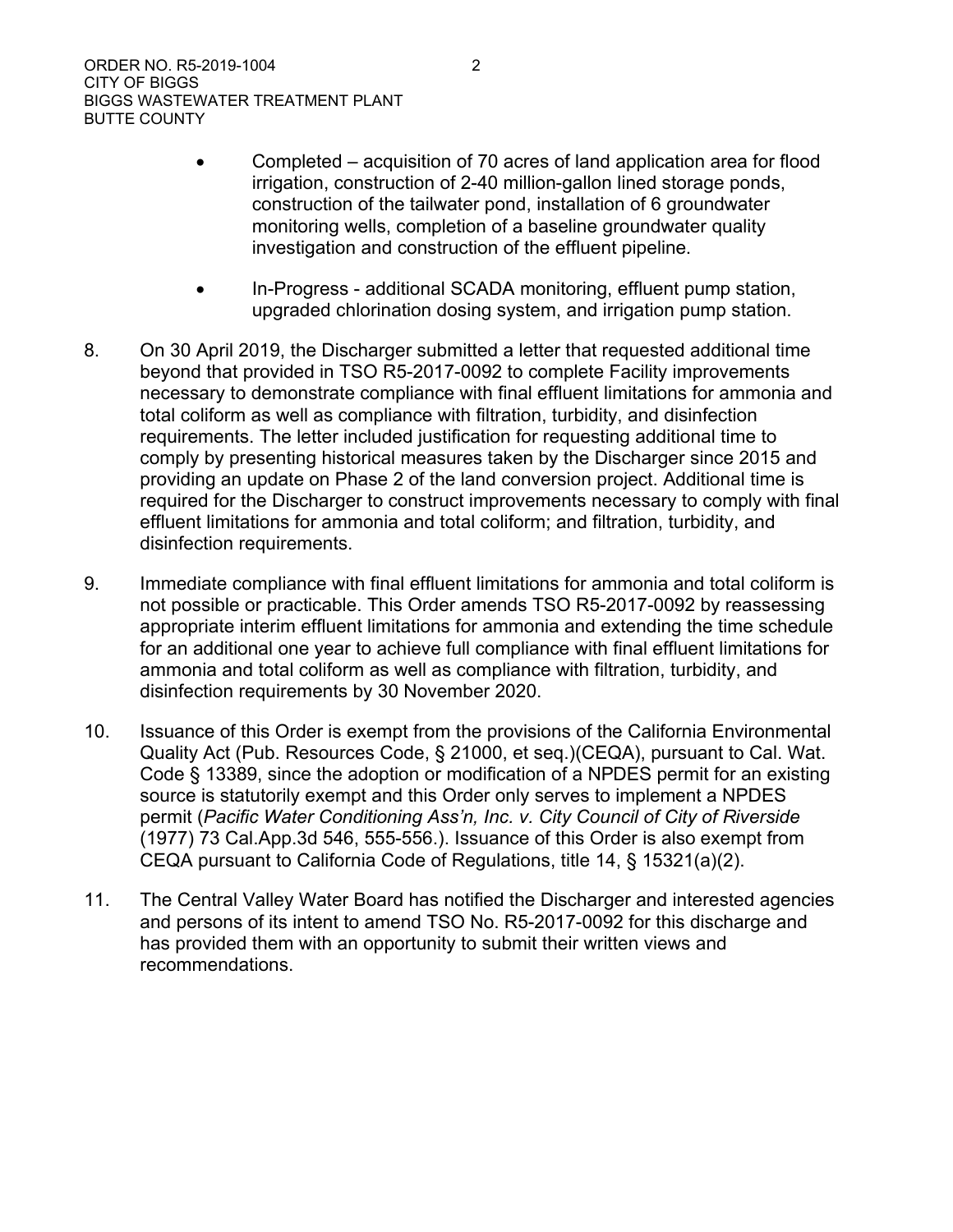**IT IS HEREBY ORDERED THAT** TSO No. R5-2017-0092 is amended as shown below:

- 1. The Order number is changed from R5-2017-0092 to R5-2019-1004.
- 2. Finding 7 is now added and reads as follows:

*The Discharger was unable to immediately comply with Special Provisions VI.C.4.c & 6 (filtration, turbidity, and disinfection requirements), therefore, WDR Order R5-2012-0083 provided a time schedule for achieving compliance. Compliance with Other Special Provisions VI.C.4.c & 6 was to be achieved by 5 years from the effective date of WDR Order R5-2012-0083, or 23 November 2017.*

3. Finding 7 from the previous Order is amended to be Finding 8 and now reads as follows:

*The Discharger was unable to meet the 4 October 2017 deadline for compliance with final ammonia effluent limits and the 23 November 2017 deadline for compliance with the filtration, turbidity, and disinfection requirements due to delays in the project permitting, land acquisition, and funding. On 11 April 2017 the Discharger submitted a request and justification for additional time to comply with final effluent limitations for ammonia and the filtration, turbidity, and disinfection requirements. Therefore, the Central Valley Water Board adopted TSO R5-2017-0092 on 11 August 2017. TSO R5-2017-0092 provided a time schedule for meeting the effluent limitations for ammonia and the filtration, turbidity, and disinfection requirements. Compliance is to be achieved by 30 November 2019.*

4. Finding 8 from the previous Order is amended to be Finding 9 and now reads as follows:

*Since WDR Order R5-2012-0083, TSO R5-2012-0084, and TSO R5-2017-0092 were adopted, the Discharger has made significant efforts to convert the method of effluent disposal at the Facility from a surface water discharge to land application. Efforts towards compliance have been split into two project phases. As of the date of this Order, Phase 1 is complete and construction of Phase 2 is in progress. Phase 2 includes the necessary land acquisition and Facility expansion to allow for land application of treated effluent.*

- 5. Finding 9 from the previous Order is amended to be Finding 10.
- 6. Finding 10 from the previous Order is amended to be Finding 11.
- 7. Finding 11 from the previous Order is amended to be Finding 12 and now reads as follows:

*The current status of the project is as follows:*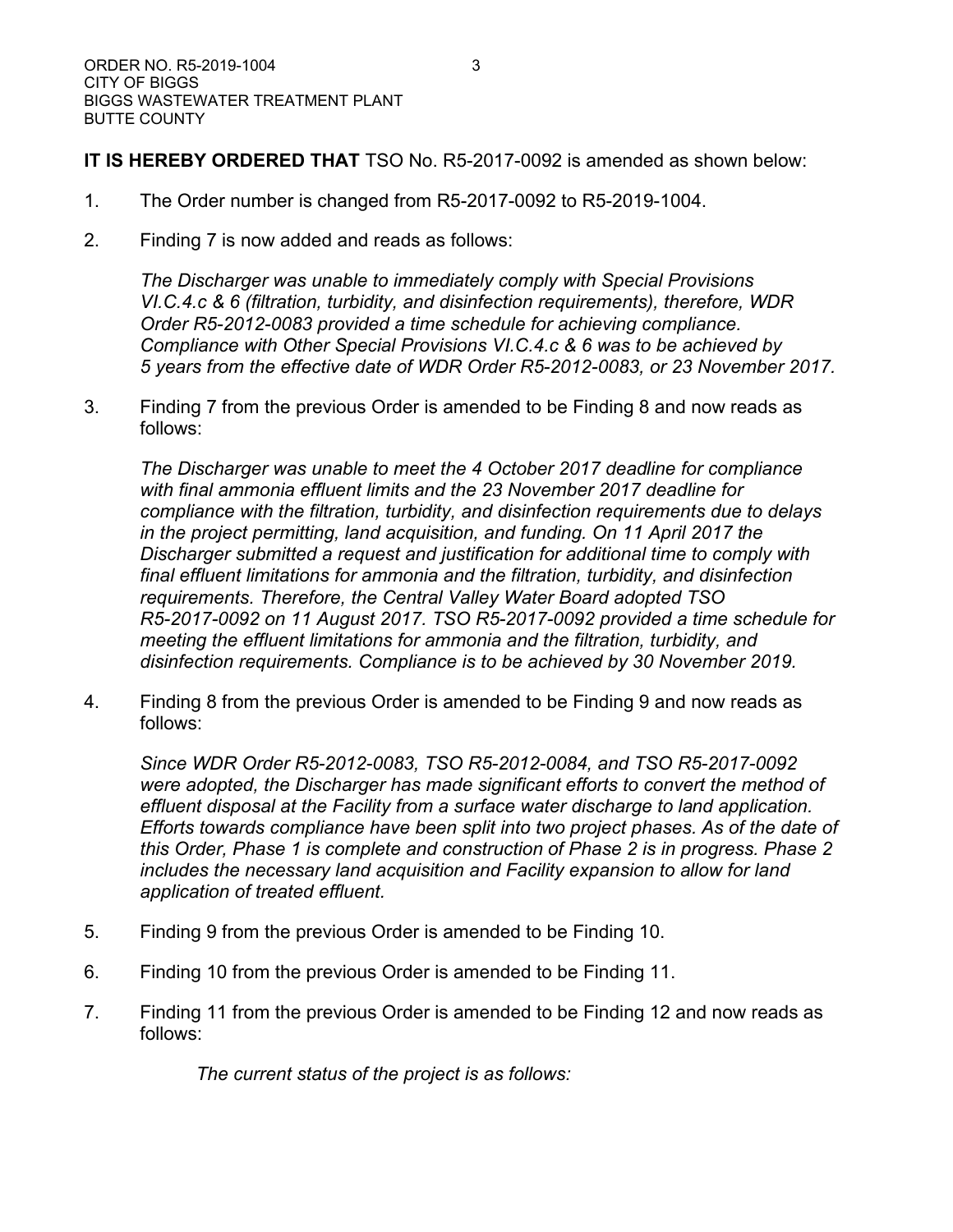- · *Completed – acquisition of 70 acres of land application area for flood irrigation, 2-40 million gallon lined storage ponds, a tailwater pond, installation of 6 groundwater monitoring wells, a baseline groundwater quality investigation and construction of the effluent pipeline.*
- · *In-progress – additional SCADA monitoring, effluent pump station, upgraded chlorination dosing system, and irrigation pump station.*
- 8. Finding 12 from the previous Order is amended to be Finding 13 and now reads as follows:

*The Discharger is currently unable to meet the 30 November 2019 deadline established in TSO R5-2017-0092 for compliance with final ammonia effluent limits and the filtration, turbidity, and disinfection requirements due to delays in the project permitting, land acquisition, and funding. On 30 April 2019 the Discharger submitted a request and justification for additional time to comply with final effluent limitations*  for ammonia and the filtration, turbidity, and disinfection requirements. The submittal *included justification for a time schedule extension for compliance which included documentation that diligent efforts have been made toward compliance by implementing improvements to the WWTP in preparation for converting from surface water discharge to land application of the effluent.*

- 9. Finding 13 from the previous Order is amended to be Finding 14.
- 10. Finding 14 from the previous Order is amended to be Finding 15.
- 11. Finding 15 from the previous Order is amended to be Finding 16.
- 12. Finding 16 from the previous Order is amended to be Finding 17.
- 13. Finding 17 from the previous Order is amended to be Finding 18 and now reads as follows:

*The final effluent limitations for ammonia and total coliform (when wastewater receives less than 20:1 dilution in the receiving water) became applicable to the waste discharge on 23 November 2012. By statute, a Time Schedule Order may provide protection from MMPs for up to five years pursuant to Water Code section 13385, subdivision (j)(3)(A) through (D), and an additional five years (ten years total) pursuant to Water Code section 13385, subdivision (j)(3)(C)(ii)(II). Five and ten years from the effective date of the new ammonia and filtration, turbidity, and disinfection requirements is 23 November 2017 and 23 November 2022, respectively.*

14. Finding 18 from the previous Order is amended to be Finding 19 and now reads as follows: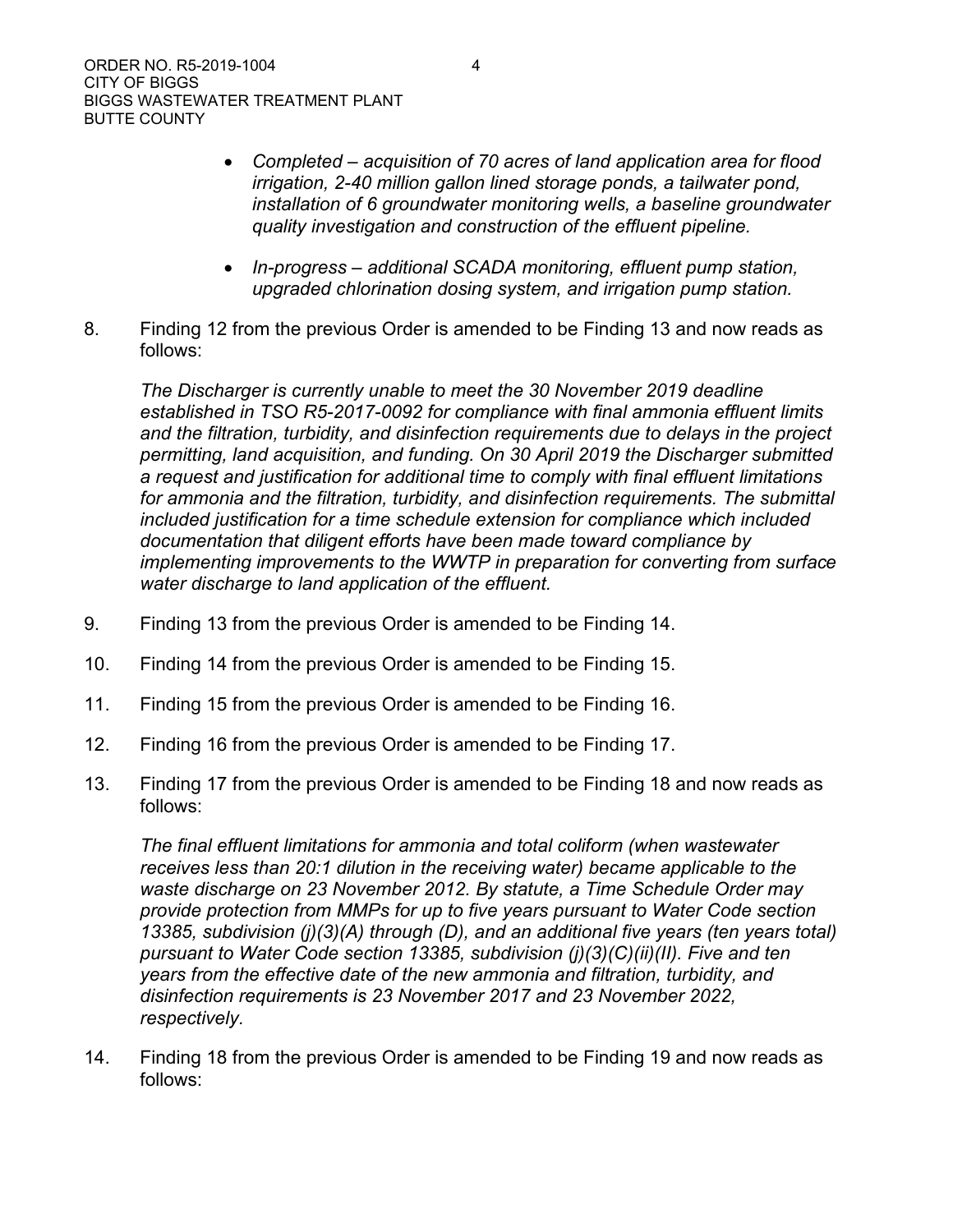*The Discharger has demonstrated that approximately one more year (November 2020) is a necessary amount of time to comply with final effluent limitations for ammonia and total coliform (when wastewater receives less than 20:1 dilution in the receiving water) and to comply with the filtration and turbidity specifications.*

15. Finding 19 from the previous Order is amended to be Finding 20 and now reads as follows:

*The Discharger was previously provided a time schedule order for protection from MMPs from violations of final effluent limitations for total coliform. The final effluent limitations for total coliform were effective on 23 November 2012. TSO R5-2017-0092 provided MMPs protection from 11 August 2017 through 30 November 2019. A time schedule from the effective date of this Order until 30 November 2020 may be provided pursuant to Water Code section 13385, subdivision (j)(3)(A) through (D) to allow for protection from MMPs for violations of the final effluent limitations for total coliform.*

16. Finding 20 from the previous Order is amended to be Finding 21 and now reads as follows:

*New final effluent limitations for ammonia became effective on 23 November 2012. TSO R5-2012-0084, issued pursuant to Water Code section 13385, subdivision (j)(3)(A) through (D), provided a schedule for compliance with the effluent limitations for ammonia and protection from MMPs for violations of final effluent limitations for ammonia until 4 October 2017. TSO R5-2017-0092 was adopted on 11 August 2017 and extended protection from MMPs for violations of effluent limitations for ammonia until 30 November 2019 pursuant to Water Code section 13385, subdivision (j)(3)(C)(ii)(II).*

- 17. Finding 21 from the previous Order is amended to be Finding 22.
- 18. Finding 22 from the previous Order is amended to be Finding 23 and now reads as follows:

*Compliance with this Order exempts the Discharger from MMPs for violations of the final effluent limitations for ammonia and total coliform (when wastewater receives less than 20:1 dilution in the receiving water) found in WDR Order R5-2012-0083 from the date of this Order's adoption (26 November 2019) until 30 November 2020.*

19. Finding 23 from the previous Order is amended to be Finding 24 and now reads as follows:

*In accordance with Water Code section 13385(j)(3)(C)(ii)(II), the total length of protection from mandatory minimum penalties for violation of the final effluent limitations ammonia does not exceed ten years. The initial five-year time schedule as allowed pursuant to Water Code section 13385, section (j)(3)(C)(i) expired 23*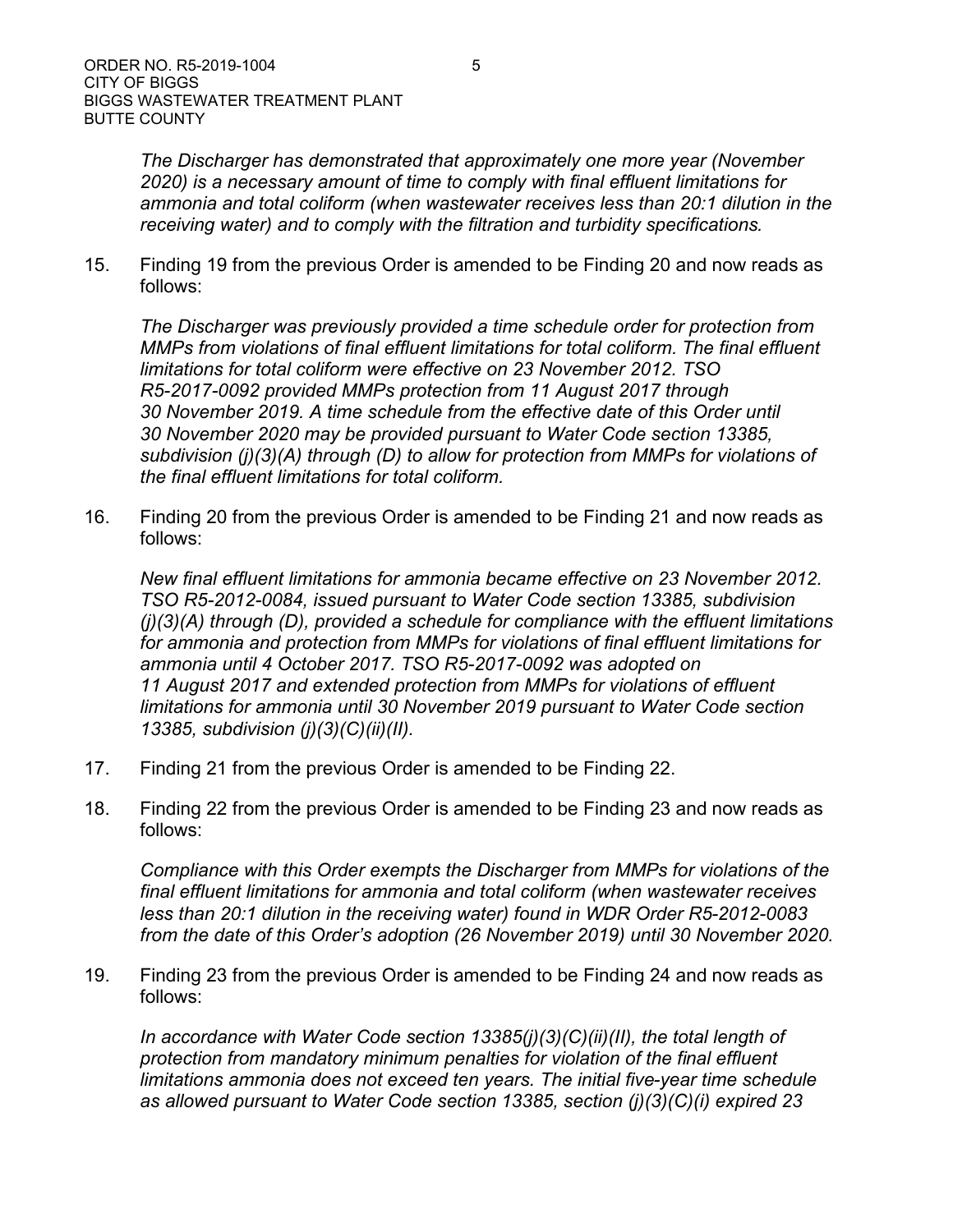*November 2017 for the ammonia effluent limits. TSO R5-2017-0092 extended the time schedule until 30 November 2019. An extended time schedule period from the effective date of this Order until 30 November 2020 for ammonia effluent limits is pursuant to Water Code section 13385(j)(3)(C)(ii)(II).*

20. Finding 24 from the previous Order is amended to be Finding 25 and now reads as follows:

*In accordance with Water Code section 13385(j)(3)(C)(i), the total length of protection from mandatory minimum penalties for the violation of final effluent limitations for total coliform does not exceed five years. TSO R5-2017-0092 provided protection from MMPs until 30 November 2019. An extended time schedule period from the effective date of this Order until 30 November 2020 for total coliform effluent limits is pursuant to Water Code section 13385(j)(3)(A) through (D).21.*

- 21. Finding 25 from the previous Order is amended to be Finding 26.
- 22. Finding 26 from the previous Order is amended to be Finding 27 and now reads as follows:

*This Order includes new performance-based interim effluent limitations for ammonia. Interim ammonia effluent limitations consist of a maximum daily effluent limitation (MDEL) and an average monthly effluent limitation (AMEL) derived using sample data provided by the Discharger. In developing the performance-based interim AMEL, where there are 10 data points or more and only once per month sampling is required, sampling and laboratory variability is accounted for by establishing interim effluent limitations that are based on normally distributed data where 99.9 percent of the data points will lie within 3.3 standard deviations of the mean (Basic Statistical Methods for Engineers and Scientists, Kennedy and Neville, Harper and Row, 3rd Edition, January 1986). When at least 80 percent of the data points are reported as non-detect (ND) values, or if there are less than 10 data points available, the interim AMEL is based on 3.11 times the maximum observed effluent concentration (MEC) when once per month sampling is required. Additionally, if either of these procedures produces an interim AMEL less than the MEC, the MEC is sometimes established as the interim AMEL. The interim MDEL can be calculated by multiplying the calculated AMEL with a multiplier from Table 2 (which is each parameters MDEL multiplier divided by their AMEL multiplier) of the Policy for Implementation of Toxics Standards for Inland Surface Waters, Enclosed Bays, and Estuaries of California. To calculate the coefficient of variation (CV), division of sample variance by sample mean was completed using historical records. In this case, based on best professional judgment, and evaluation of the facility performance, the interim AMEL and MDEL for ammonia are set at 31.3 mg/L and 59.2 mg/L, respectively*

*January 2016 through July 2019 effluent data were used in calculating interim*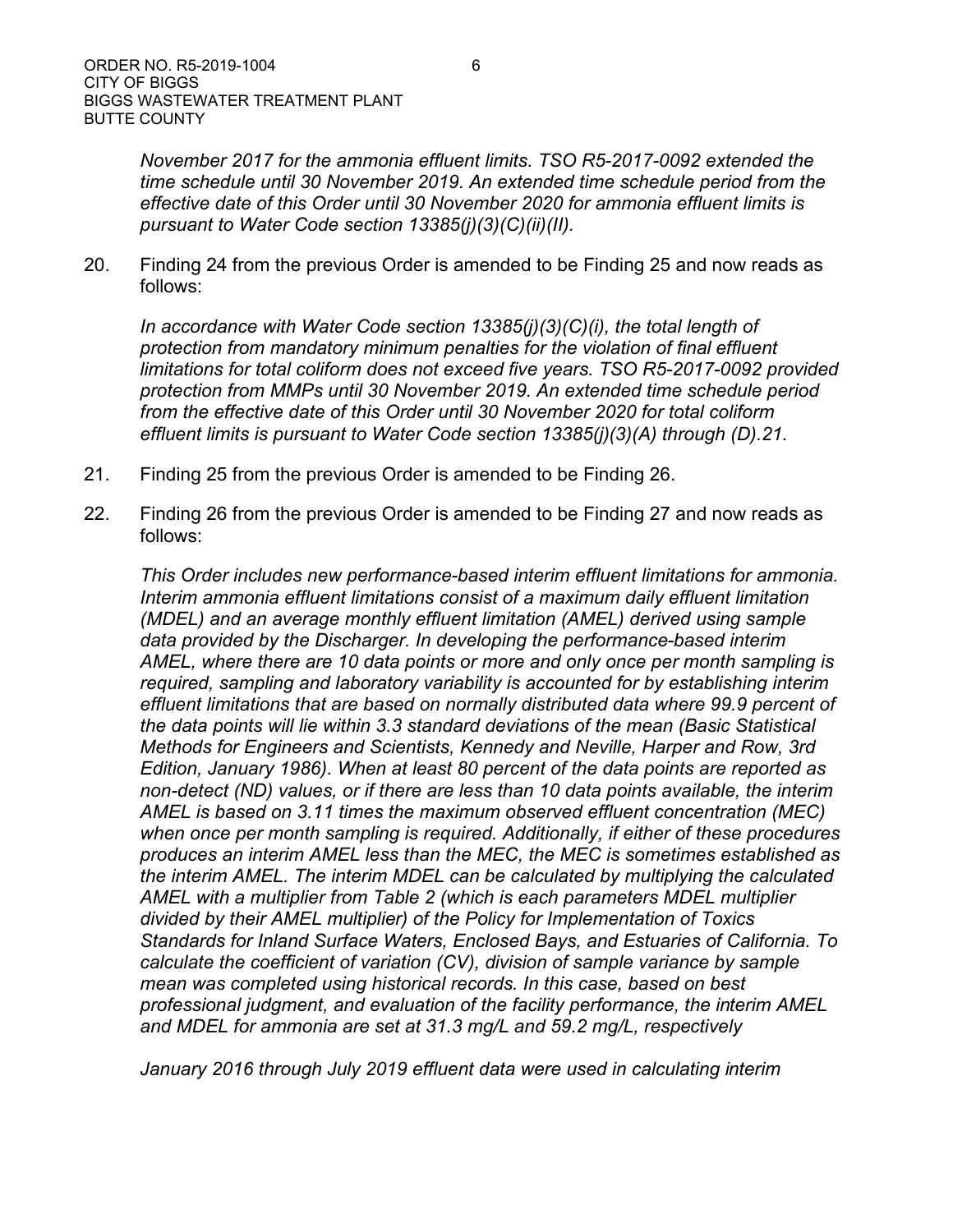*effluent limitations for ammonia. The following table summarizes the calculation of the interim effluent limitations*

| <b>Parameter</b>            | <b>Units</b> | # of<br><b>Samples</b> | <b>Mean</b> | <b>Standard</b><br><b>Deviation</b> | <b>CV</b> | 99.9% | <b>MEC</b> | <b>Interim</b><br><b>AMEL</b> | <b>Interim</b><br><b>MDEL</b> |
|-----------------------------|--------------|------------------------|-------------|-------------------------------------|-----------|-------|------------|-------------------------------|-------------------------------|
| Ammonia,<br>Total<br>(as N) | mg/L         | 180                    | 9.9         | 5.2                                 | 0.53      | 26    | 26         | 31.3                          | 59.2                          |

*Table 1 - Interim Effluent Limitation Calculation Summary*

- 23. Finding 27 from the previous Order is amended to be Finding 28.
- 24. Finding 28 from the previous Order is amended to be Finding 29.
- 25. Finding 29 from the previous Order is amended to be Finding 30.
- 26. Finding 30 from the previous Order is amended to be Finding 31 and now reads as follows:

*As described in Finding 7 of this Order, WDR Order R5-2012-0083 provided a time schedule with a final date for achieving compliance with the filtration, turbidity, and disinfection requirements of 23 November 2017. TSO R5-2017-0092 extended this date to 30 November 2019. This Order extends the final date for achieving compliance with the filtration, turbidity, and disinfection requirements to 30 November 2020.*

- 27. Finding 31 from the previous Order is amended to be Finding 32.
- 28. Finding 32 from the previous Order is amended to be Finding 33.
- 29. Finding 33 from the previous Order is amended to be Finding 34.
- 30. Finding 34 from the previous Order is amended to be Finding 35.
- 31. Finding 35 from the previous Order is amended to be Finding 36 and now reads as follows:

*On 26 November 2019, in Rancho Cordova, California, after due notice to the Discharger and all other affected persons, the Central Valley Water Board conducted a public hearing at which evidence was received to consider a Time Schedule Order under Water Code section 13300 to establish a time schedule to achieve compliance with waste discharge requirements.*

32. Order condition 2 from the previous Order is amended and now reads as follows: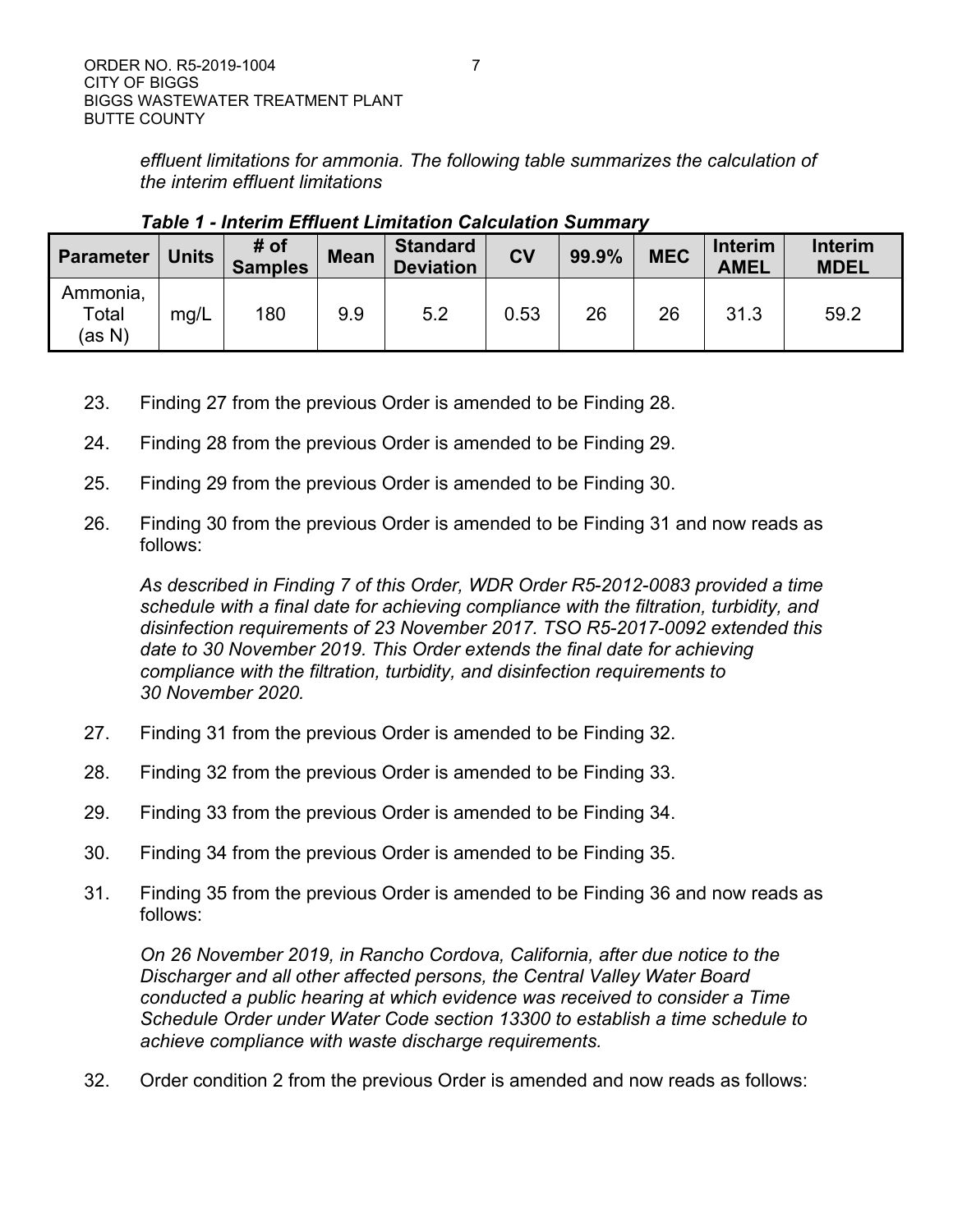*Pursuant to Water Code sections 13300 and 13267, the Discharger shall comply with the following time schedule to submit reports and ensure compliance with the final effluent limitations for ammonia and total coliform contained in WDR Order R5-2012-0083, as described in the above findings:*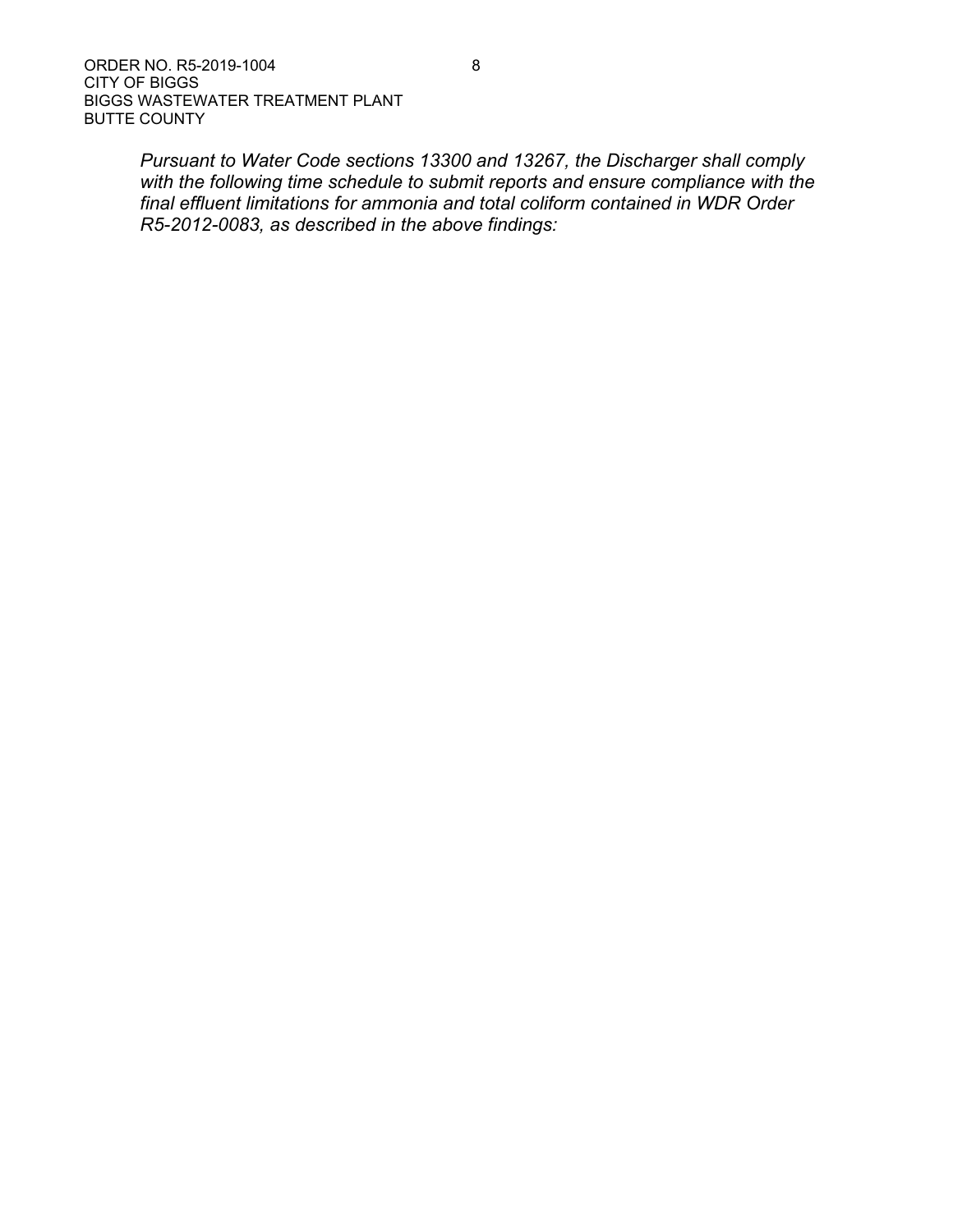*Table 2 - Compliance Schedule*

| <b>Task</b>                                                                                                                                                                                                                                                                                                                                                                                                                                                          | <b>Compliance Date</b>           |  |  |
|----------------------------------------------------------------------------------------------------------------------------------------------------------------------------------------------------------------------------------------------------------------------------------------------------------------------------------------------------------------------------------------------------------------------------------------------------------------------|----------------------------------|--|--|
| Work Plan and Schedule. The Discharger shall<br>submit a work plan and schedule to achieve<br>compliance with final effluent limitations for ammonia<br>and total coliform as well as the filtration, turbidity, and<br>disinfection requirements.                                                                                                                                                                                                                   | Completed                        |  |  |
| <b>Submit and implement a Pollution Prevention Plan</b><br>(PPP). The PPP shall be prepared for ammonia in<br>accordance with Water Code section 13263.3.<br>subdivision (d)(2). The PPP shall describe pollution<br>prevention activities the Discharger will implement in<br>the short-term and the long-term to reduce effluent<br>concentrations for ammonia and total coliform.                                                                                 | Completed                        |  |  |
| <b>Semi-Annual Progress Reports<sup>1</sup> The Discharger</b><br>shall submit semi-annual progress reports. The<br>progress reports shall detail what steps have been<br>implemented towards achieving compliance with waste<br>discharge requirements, including studies,<br>construction progress, evaluation of measures<br>implemented, and recommendations for additional<br>measures as necessary to achieve full compliance by<br>the final compliance date. | 1 February 2020<br>1 August 2020 |  |  |
| <b>Submit Final Construction Documents. The</b><br>Discharger shall submit the final construction<br>documents for the compliance project.                                                                                                                                                                                                                                                                                                                           | Completed                        |  |  |
| <b>Start Construction of Compliance Project.</b> The<br>Discharger shall submit notice of start of construction<br>of compliance project.                                                                                                                                                                                                                                                                                                                            | Completed                        |  |  |
| <b>Final Compliance.</b> Comply with final effluent<br>limitations for ammonia and total coliform. Achieve<br>compliance with filtration, turbidity, and disinfection<br>requirements.                                                                                                                                                                                                                                                                               | 30 November 2020                 |  |  |

*1Semi-annual progress reports are inclusive of any progress to comply with final effluent limitations from January 1 through June 30 for the first semi-annual report (due 1 August) and July 1 through December 31 for the second semi-annual report (due 1 February).*

33. Order condition 3 from the previous Order is amended and now reads as follows:

*The following interim effluent limitations shall be effective immediately. The interim effluent limitations for ammonia and total coliform shall be effective until 30 November 2020, or when the Discharger is able to come into compliance, whichever is sooner.*